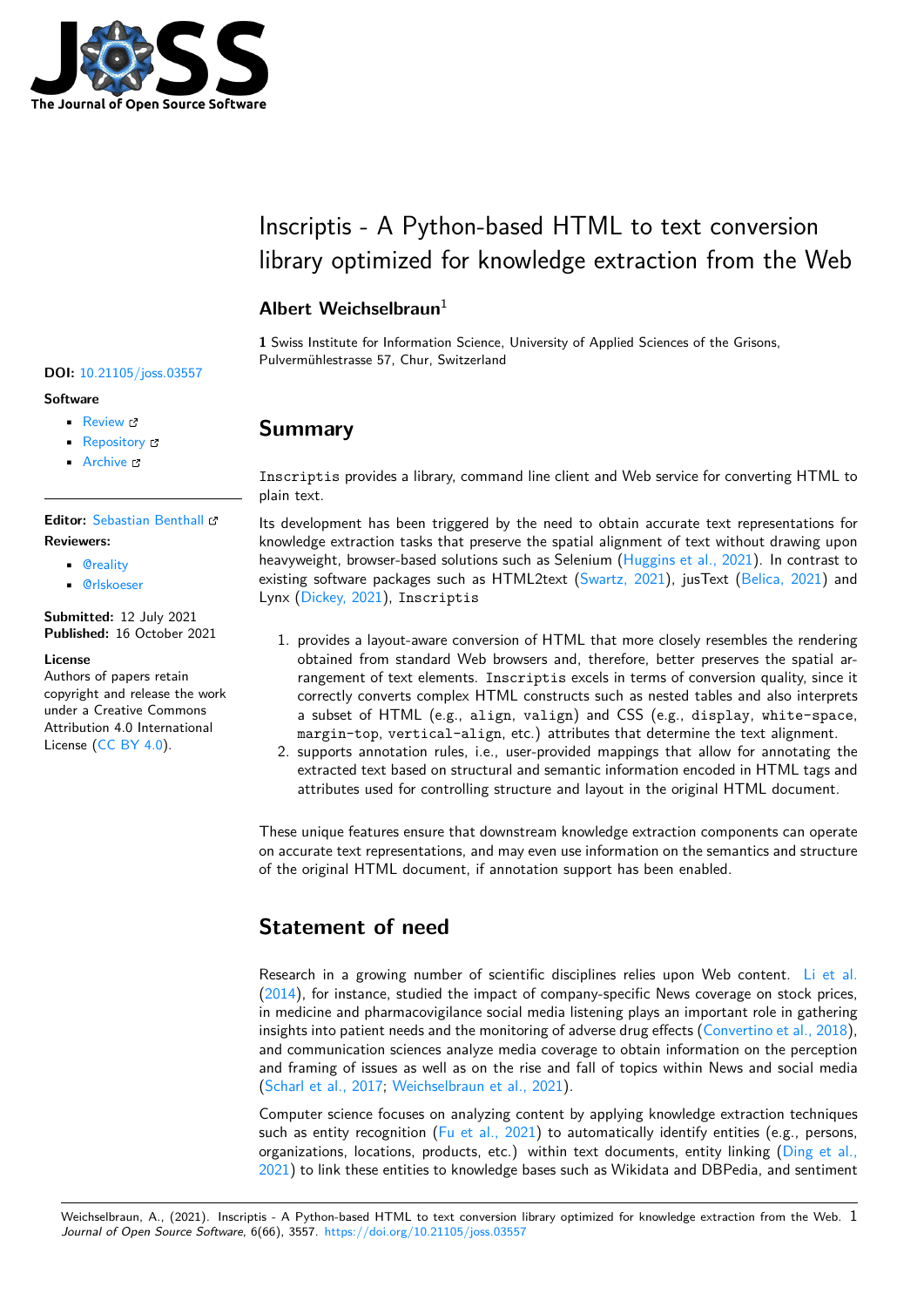

analysis to automatically assess sentiment polarity (i.e., positive versus negative coverage) and emotions expressed towards these entities (Wang et al., 2020).

Most knowledge extraction methods operate on text and, therefore, require an accurate conversion of HTML content which also preserves the spatial alignment between text elements. This is particularly true for methods drawing upon algorithms which directly or indirectly leverage information on the proximity between [terms, such as wo](#page-4-3)rd embeddings (Mikolov et al., 2013; Pennington et al., 2014), language models (Reis et al., 2021), sentiment analysis which often also considers the distance between target and sentiment terms, and automatic keyword and phrase extraction techniques.

Despite this need from within the research community, many standard HTML t[o text con](#page-4-4)[version te](#page-4-4)[chniques are not layout a](#page-4-5)ware, yielding text r[epresentations tha](#page-4-6)t fail to preserve the text's spatial properties, as illustrated below:



**Figure 1:** Text representation of a table from Wikipedia computed by Inscriptis (left) and Lynx (right). Lynx fails to correctly interpret the table and, therefore, does not properly align the temperature values.

Consequently, even popular resources extensively used in literature suffer from such shortcomings. The text representations provided with the Common Crawl corpus<sup>1</sup>, for instance, have been generated with a custom utility (Kreymer et al., 2021) which at the time of writing did not consider any layout information. Datasets such as CCAligned (El-Kishky et al., 2020), multilingual C4 which has been used for training the mT5 language model (Xue et al., 2021), and OSCAR (Suárez et al., 2019) are based on subsets of the Common [Cra](#page-1-0)wl corpus (Caswell et al., 2021).

Even worse, some tutorials suggest the use of software libraries [such as Beautiful Sou](#page-3-6)p (Richardson, 2021), lxml (Behnel et al., 2021) and Cheerio (Mueller et al., [2021\) for convert](#page-5-1)ing HTML. Si[nce these libraries h](#page-4-7)ave been designed with a different use case in mind, [they are](#page-3-7) [only well-su](#page-3-7)ited for scraping textual content. Once they encounter HTML constructs such as lists and tables, these libraries are likely to return artifacts (e.g., concatenated words), since t[hey do not interp](#page-4-8)ret HT[ML semantics. The](#page-3-8) creators of th[e Cheerio library eve](#page-4-9)n warn their users, by explicitly stating that it is not well-suited for emulating Web browsers.

Specialized conversion tools such as HTML2Text perform considerably better but often fail for more complex Web pages. Researchers sometimes even draw upon text-based Web browsers such as Lynx to obtain more accurate representations of HTML pages. These tools are complemented by content extraction software such as jusText (Belica, 2021), dragnet (Peters & Lecocq, 2013), TextSweeper (Lang et al., 2012) and boilerpy3 (Riebold, 2021) which do not consider the page layout but rather aim at extracting the relevant content only, and approaches that are optimized for certain kinds of Web pages like Harvest (Weichselbraun et al., 2020) for Web forums.

[Inscriptis](#page-4-10), in contrast, not o[nly correctly rende](#page-4-11)rs more comple[x websites but](#page-4-12) also offers the option to preserve parts of the original HTML document's semantics (e.[g., information on](#page-4-13)

<span id="page-1-0"></span><sup>1</sup>[https:/](#page-4-13)/commoncrawl.org/

Weichselbraun, A., (2021). Inscriptis - A Python-based HTML to text conversion library optimized for knowledge extraction from the Web. 2*Journal of Open Source Software*, 6(66), 3557. https://doi.org/10.21105/joss.03557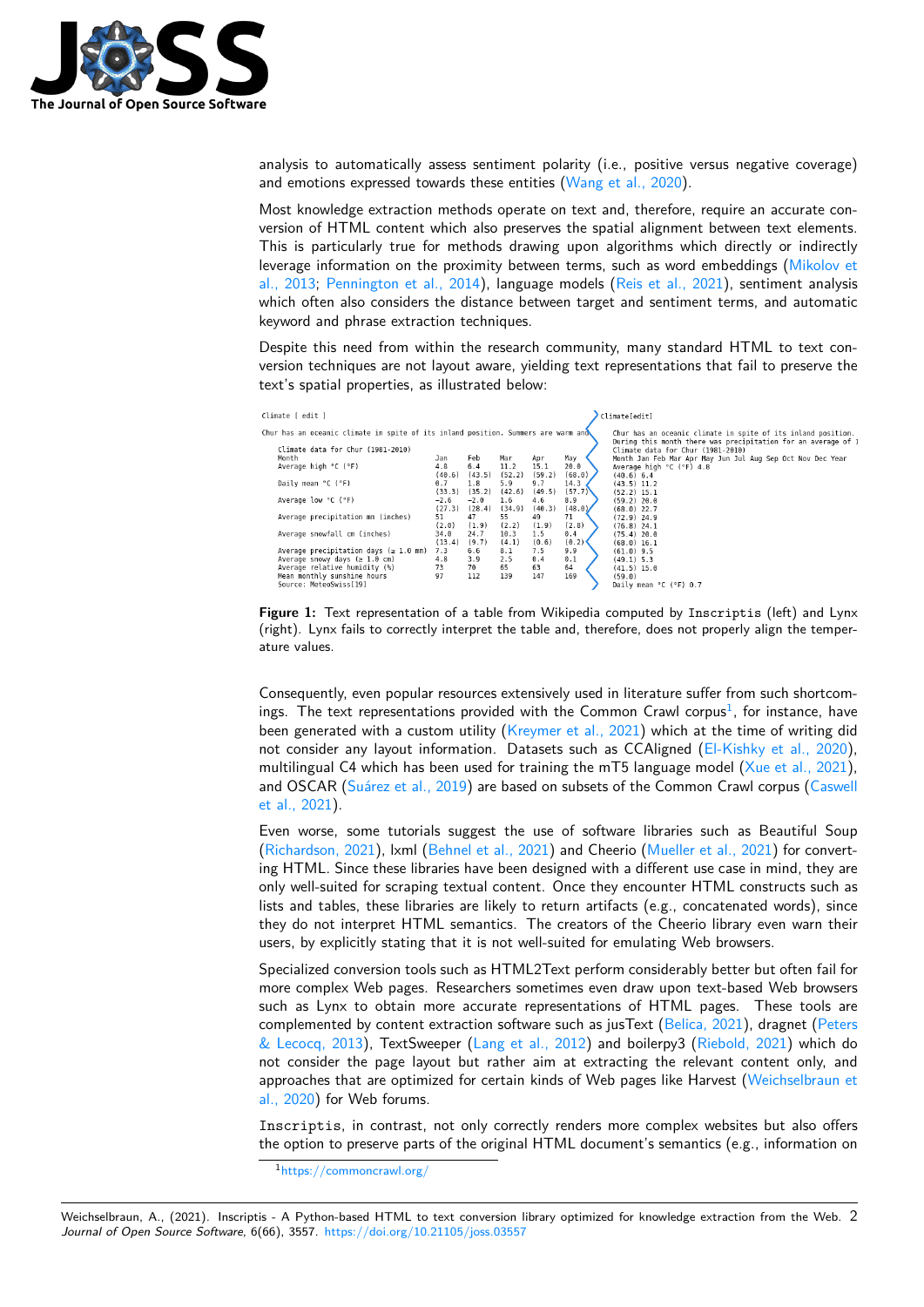

headings, emphasized text, tables, etc.) by complementing the extracted text with annotations obtained from the document. Figure 2 provides an example of annotations extracted from a Wikipedia page. These annotations can be useful for

- providing downstream knowledge extraction components with additional information that may be leveraged [to improv](#page-2-0)e their respective performance. Text summarization techniques, for instance, can put a stronger emphasis on paragraphs that contain bold and italic text, and sentiment analysis may consider this information in addition to textual clues such as uppercase text.
- assisting manual document annotation processes (e.g., for qualitative analysis or gold standard creation). Inscriptis supports multiple export formats such as XML, annotated HTML and the JSONL format that is used by the open source annotation tool doccano $^2$  (Nakayama et al., 2018). Support for further annotation formats can be easily added by implementing custom annotation post-processors.
- enabling the use of Inscriptis for tasks such as content extraction (i.e., extract taskspecific relevant content from a Web page) which rely on information on the HTML docume[nt](#page-2-1)'[s structure.](#page-4-14)

<span id="page-2-0"></span>

| heading    | link<br>Politics [ edit                                                                                                              |            |                                              |          |               |  |  |
|------------|--------------------------------------------------------------------------------------------------------------------------------------|------------|----------------------------------------------|----------|---------------|--|--|
| subheading | Coat of arms [ edit                                                                                                                  |            |                                              |          |               |  |  |
| subheading | emphasis<br>Blazon: Argent, a city gate gules with three merlons, within which a capricorn rampant sable, langued and viriled of the |            | link                                         |          |               |  |  |
|            | Administrative divisions [ edit ]                                                                                                    |            |                                              |          |               |  |  |
| subheading | Government [ edit ]                                                                                                                  |            |                                              |          |               |  |  |
|            | bold<br>The City Council (Stadtrat) constitutes the executive government of the City of Chur and operates as a collegiate authori    |            | link                                         |          |               |  |  |
|            | As of 2017, Chur's City Council is made up of one representative of the FDP (FDP. The Liberals, who is also the mayor), or           |            |                                              |          |               |  |  |
|            | Stadtrat of Chur[20]                                                                                                                 |            |                                              |          |               |  |  |
| table      | tableheading                                                                                                                         |            | tablehead tableheading                       | emphasis | tableheading  |  |  |
|            | City Councillor                                                                                                                      |            | Party Head of Department (Leitung, since) of |          | elected since |  |  |
|            | emphasis<br>(Stadtrat/ Stadträtin)                                                                                                   |            |                                              |          |               |  |  |
|            | link<br>botH                                                                                                                         |            |                                              |          |               |  |  |
|            | Urs Marti[CC 1]                                                                                                                      | <b>FDP</b> | Departement 1 (2013)                         |          | 2012          |  |  |
|            | link<br>Tom Leibundaut                                                                                                               | <b>FLV</b> | Departement 3 (2013)                         |          | 2012          |  |  |
|            | link                                                                                                                                 |            |                                              |          |               |  |  |
|            | Patrik Degiacomi                                                                                                                     | <b>SP</b>  | Departement 2 (2017)                         |          | 2016          |  |  |
|            |                                                                                                                                      |            |                                              |          |               |  |  |
|            |                                                                                                                                      |            |                                              |          |               |  |  |

**Figure 2:** Annotations extracted from the Wikipedia entry for Chur that have been exported to HTML using the --postprocessor html command line option.

In conclusion, Inscriptis provides knowledge extraction components with high quality text representations of HTML documents. Since its first public release in March 2016, Inscrip tis has been downloaded over 135,000 times from the Python Package Index  $(PyPI)^3$ , has proven its capabilities in national and European research projects, and has been integrated into commercial products such as the webLyzard Web Intelligence and Visual Analytics Platform.

## **Mentions**

The following research projects use Inscriptis within their knowledge extraction pipelines:

- CareerCoach: "Automatic Knowledge Extraction and Recommender Systems for Personalized Re- and Upskilling suggestions" funded by Innosuisse.
- Job Cockpit: "Web analytics, data enrichment and predictive analysis for improved recruitment and career management processes" funded by Innosuisse

<sup>&</sup>lt;sup>2</sup>Pl[ease note that d](https://www.fhgr.ch/CareerCoach)occano currently does not support overlapping annotations and, therefore, cannot import files containing overlapping annotations.

<span id="page-2-1"></span><sup>3</sup>Source: [https://p](https://www.fhgr.ch/Job-Cockpit)epy.tech/project/inscriptis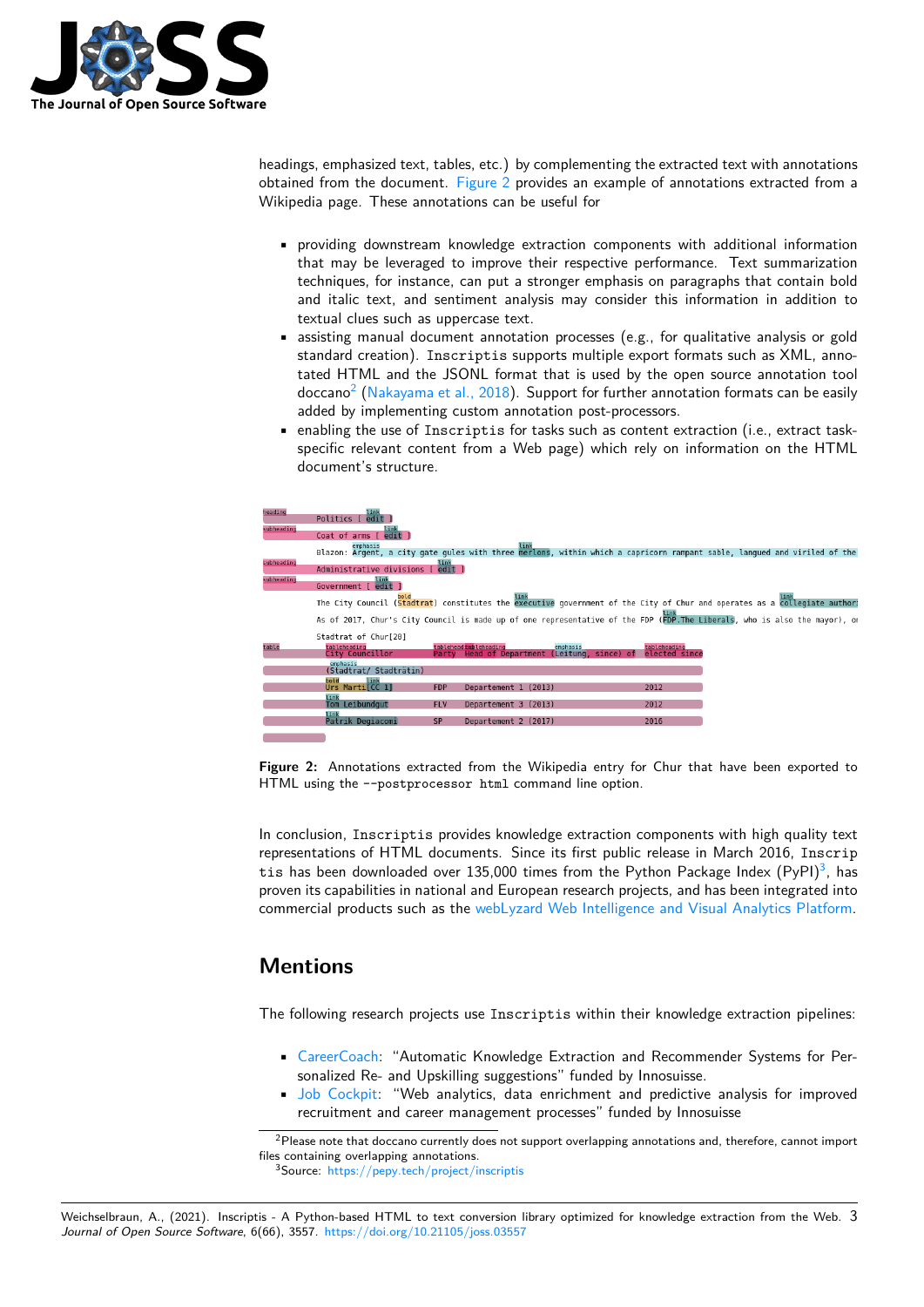

- EPOCH project funded by the Austrian Federal Ministry for Climate Action, Environment, Energy, Mobility and Technology (BMK) via the ICT of the Future Program.
- MedMon: "Monitoring of Internet Resources for Pharmaceutical Research and Development" funded by Innosuisse.
- [ReTV project](https://www.epoch-project.eu) funded by the European Union's Horizon 2020 Research and Innovation Programme.

### **Ack[nowledge](https://www.retv-project.eu)ments**

Work on Inscriptis has been conducted within the MedMon, Job Cockpit and CareerCoach projects funded by Innosuisse.

## **References**

- Behnel, S., Faassen, M., Bicking, I., Joukl, H., Sapin, S., Parent, M.-A., Grisel, O., Buchcik, K., Wagner, F., Kroymann, E., Everitt, P., Ng, V., Kern, R., Pakulat, A., Sankel, D., Kasperski, M., Silva, S. da, & Oberndörfer, P. (2021). *Lxml - processing XML and HTML with python*. lxml Project. https://lxml.de/
- <span id="page-3-8"></span>Belica, M. (2021). jusText - heuristic based boilerplate removal tool. In *GitHub repository*. GitHub. https://github.com/miso-belica/jusText
- <span id="page-3-1"></span>Caswell, I., Kreutzer, J., Wan[g, L., Wahab, A.](https://lxml.de/), Esch, D. van, Ulzii-Orshikh, N., Tapo, A., Subramani, N., Sokolov, A., Sikasote, C., Setyawan, M., Sarin, S., Samb, S., Sagot, B., Rivera, C., Rios, A., Papadimitriou, I., Osei, S., Suárez, P. J. O., … Adeyemi, M. (2021). *[Quality at a Glance: An Audit of Web](https://github.com/miso-belica/jusText)-Crawled Multilingual Datasets*. http: //arxiv.org/abs/2103.12028
- <span id="page-3-7"></span>Convertino, I., Ferraro, S., Blandizzi, C., & Tuccori, M. (2018). The usefulness of listening social media for pharmacovigilance purposes: A systematic review. *Expert Opini[on on](http://arxiv.org/abs/2103.12028) Drug Safety*, *17*[\(11\), 1081–1](http://arxiv.org/abs/2103.12028)093. https://doi.org/10.1080/14740338.2018.1531847
- Dickey, T. E. (2021). *Lynx the text web-browser*. Lynx Home Page. https://lynx. invisible-island.net
- <span id="page-3-3"></span>Ding, W., Chaudhri, V. K., Chittar, [N., & Konakanchi, K. \(2021\). JEL: Applying En](https://doi.org/10.1080/14740338.2018.1531847)d-to-End Neural Entity Linking in JPMorgan Chase. *Proceedings of the AAAI Conference on Artificial Intelligence*, *35*(17), 15301–15308. https://ojs.aaai.org/inde[x.php/AAAI/](https://lynx.invisible-island.net) [article/view/17796](https://lynx.invisible-island.net)
- <span id="page-3-5"></span><span id="page-3-2"></span>El-Kishky, A., Chaudhary, V., Guzmán, F., & Koehn, P. (2020). CCAligned: A Massive Collection of Cross-Lingual Web-Document Pairs. *[Proceedings of the 2020 Conference](https://ojs.aaai.org/index.php/AAAI/article/view/17796) on Empirical Methods in Natural Language Processing (EMNLP)*, 5960–5969. https: [//doi.org/10.18653](https://ojs.aaai.org/index.php/AAAI/article/view/17796)/v1/2020.emnlp-main.480
- <span id="page-3-6"></span>Fu, J., Huang, X., & Liu, P. (2021). SpanNER: Named Entity Re-/Recognition as Span Prediction. *arXiv:2106.00641 [cs]*. https://doi.org/10.18653/v1/2021.acl-long.558
- Hu[ggins, J., Gross, P., & Wang, J. T. \(2021\).](https://doi.org/10.18653/v1/2020.emnlp-main.480) *jusText heuristic based boilerplate re[moval](https://doi.org/10.18653/v1/2020.emnlp-main.480) tool*. The Selenium Project. https://www.selenium.dev
- <span id="page-3-4"></span><span id="page-3-0"></span>Kreymer, I., Nagel, S., Jackson, A., [& Levitt, N. \(2021\). IIPC web archive comm](https://doi.org/10.18653/v1/2021.acl-long.558)ons utility code for OpenWayBack and other projects. In *GitHub repository*. GitHub. https: //github.com/commoncrawl[/ia-web-commons](https://www.selenium.dev)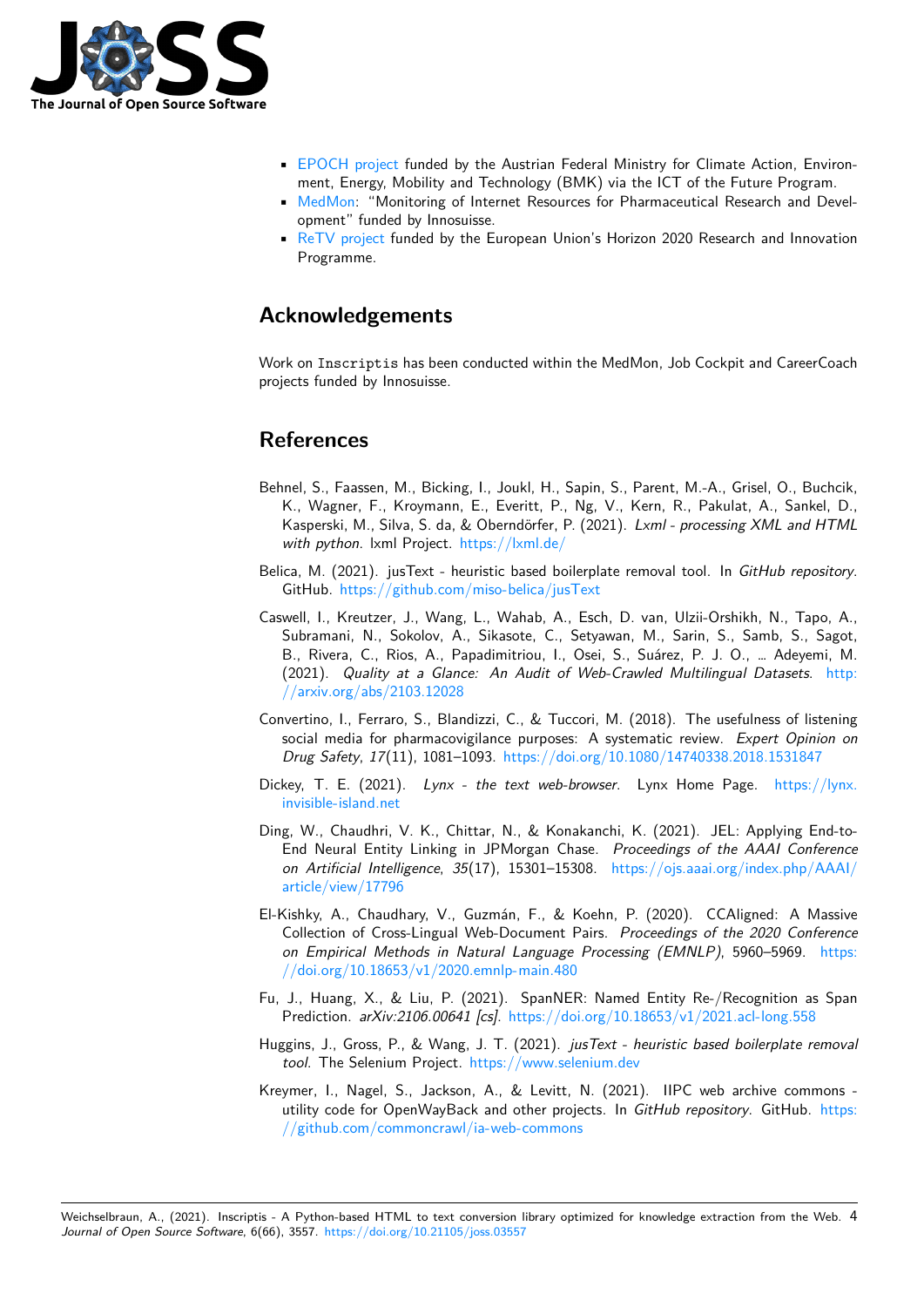

- Lang, H.-P., Wohlgenannt, G., & Weichselbraun, A. (2012). TextSweeper A System for Content Extraction and Overview Page Detection. *International Conference on Information Resources Management (Conf-IRM)*. https://aisel.aisnet.org/confirm2012/17/
- <span id="page-4-11"></span>Li, Q., Wang, T., Li, P., Liu, L., Gong, Q., & Chen, Y. (2014). The effect of news and public mood on stock movements. *Information Sciences*, *278*, 826–840. https://doi.org/ 10.1016/j.ins.2014.03.096
- <span id="page-4-1"></span>Mikolov, T., Sutskever, I., Chen, K., [Corrado, G. S., & Dean, J. \(2013\). D](https://aisel.aisnet.org/confirm2012/17/)istributed Representations of Words and Phrases and their Compositionality. *Advances in Neural Information Processing Systems 26: 27th Annual Conferenc[e on Neural In](https://doi.org/10.1016/j.ins.2014.03.096)[formation Processing Sys](https://doi.org/10.1016/j.ins.2014.03.096)tems 2013. Proceedings of a Meeting Held December 5-8, 2013, Lake Tahoe, Nevada, United States*, 3111–3119. http://papers.nips.cc/paper/ 5021-distributed-representations-of-words-and-phrases-and-their-compositionality
- <span id="page-4-4"></span>Mueller, M., Böhm, F., Mike, J., & Chambers, D. (2021). Cheerio - fast, flexible, and lean implementation of core jQuery designed specifically for the server. In *[GitHub repository](http://papers.nips.cc/paper/5021-distributed-representations-of-words-and-phrases-and-their-compositionality)*. GitHub. [https://github.com/cheeriojs/cheerio](http://papers.nips.cc/paper/5021-distributed-representations-of-words-and-phrases-and-their-compositionality)
- <span id="page-4-9"></span>Nakayama, H., Kubo, T., Kamura, J., Taniguchi, Y., & Liang, X. (2018). doccano: Text annotation tool for human. In *GitHub repository*. GitHub. https://github.com/doccano/ doccano
- <span id="page-4-14"></span>Pennington, [J., Socher, R., & Manning, C. \(2014\).](https://github.com/cheeriojs/cheerio) Glove: Global Vectors for Word Representation. *Proceedings of the 2014 Conference on Empirical [Methods in Natural Language](https://github.com/doccano/doccano) [Processin](https://github.com/doccano/doccano)g (EMNLP)*, 1532–1543. https://doi.org/10.3115/v1/D14-1162
- Peters, M. E., & Lecocq, D. (2013). *Content extraction using diverse feature sets*. 89–90. https://doi.org/10.1145/2487788.2487828
- <span id="page-4-5"></span>Reis, E. S. D., Costa, C. A. D., Silveir[a, D. E. D., Bavaresco, R. S., Righi, R. D](https://doi.org/10.3115/v1/D14-1162). R., Barbosa, J. L. V., Antunes, R. S., Gomes, M. M., & Federizzi, G. (2021). Transformers aftermath: Current research and rising trends. *Communications of the ACM*, *64*(4), 154–163. https: [//doi.org/10.1145/3430937](https://doi.org/10.1145/2487788.2487828)
- <span id="page-4-10"></span><span id="page-4-6"></span>Richardson, L. (2021). Beautiful soup - a library that makes it easy to scrape information from web pages. In *PyPI repository*. Python Package Index. https://pypi.org/pr[oject/](https://doi.org/10.1145/3430937) [beautifulsoup4/](https://doi.org/10.1145/3430937)
- Riebold, J. (2021). BoilerPy3 python port of boilerpipe library. In *GitHub repository*. GitHub. https://github.com/jmriebold/BoilerPy3
- <span id="page-4-8"></span>Sch[arl, A., Herring,](https://pypi.org/project/beautifulsoup4/) D., Rafelsberger, W., Hubmann-Haidvogel, A.[, Kamolov, R., Fischl, D.,](https://pypi.org/project/beautifulsoup4/) Föls, M., & Weichselbraun, A. (2017). Semantic Systems and Visual Tools to Support Environmental Communication. *IEEE Systems Journal*, *11*(2), 762–771. https://doi.org/ 10.1109[/JSYST.2015.2466439](https://github.com/jmriebold/BoilerPy3)
- <span id="page-4-12"></span><span id="page-4-2"></span>Suárez, P. J. O., Sagot, B., & Romary, L. (2019, July). *Asynchronous Pipeline for Processing Huge Corpora on Medium to Low Resource Infrastructures*. https://d[oi.org/10.14618/](https://doi.org/10.1109/JSYST.2015.2466439) [IDS-PUB-9021](https://doi.org/10.1109/JSYST.2015.2466439)
- <span id="page-4-7"></span>Swartz, A. (2021). html2text - a python script that converts a page of HTML into clean, easy-to-read plain ASCII text. In *GitHub repository*. GitHub. ht[tps://github.com/Alir3z4/](https://doi.org/10.14618/IDS-PUB-9021) [html2text](https://doi.org/10.14618/IDS-PUB-9021)
- <span id="page-4-0"></span>Wang, Z., Ho, S.-B., & Cambria, E. (2020). A review of emotion sensing: Categorization models and algorithms. *Multimedia Tools and Applications*. [https://doi.org/10.1007/](https://github.com/Alir3z4/html2text) [s11042-01](https://github.com/Alir3z4/html2text)9-08328-z
- <span id="page-4-13"></span><span id="page-4-3"></span>Weichselbraun, A., Brasoveanu, A. M. P., Waldvogel, R., & Odoni, F. (2020). Harvest - An Open Source Toolkit for Extracting Posts and Post Metadata [from Web Forums.](https://doi.org/10.1007/s11042-019-08328-z) *2020*